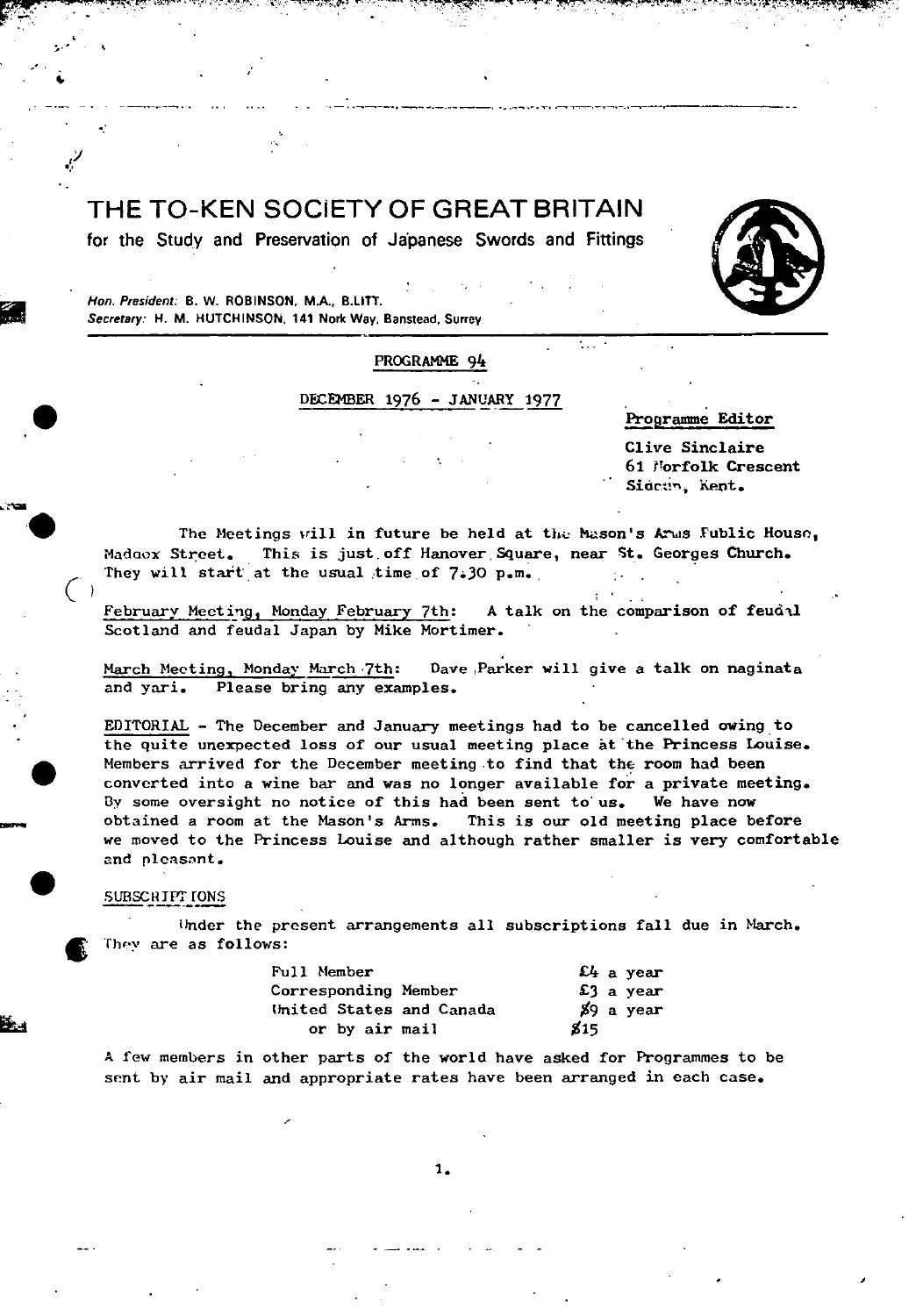Subscriptions should be sent to;

The Secretary Token Society of Great Britain 141 Nork Way Bans tead Surrey England

Cheques should be made payable to "The To-Ken Society of Great Britain"4

It is regretted that owing to the high cost of printing and posting the Programme copies cannot be sent to members who are in arrears with the subscription.

#### Tour in Japan

**r** 

**sna** .

 $\bullet$ 

The Japan Society of the United States have announced that they are arranging a cultural visit to Japan from June 29th to July 22nd 1977.  $\frac{1}{2}$  betails may be obtained from:

> Miss Sandra Faux, Japan Society Inc., 333 East 47th Street, **New York.** New York 10017

#### Spring Arms Fair

 $-2-$ 

Arms Fairs Ltd. are holding their Spring Arms Fair on 15th and 16th<br>April at the Royal Lancaster Hotel. The Society has been given a stand The Society has been given a stand and we would appreciate the loan from members of suitable items for display.

**t**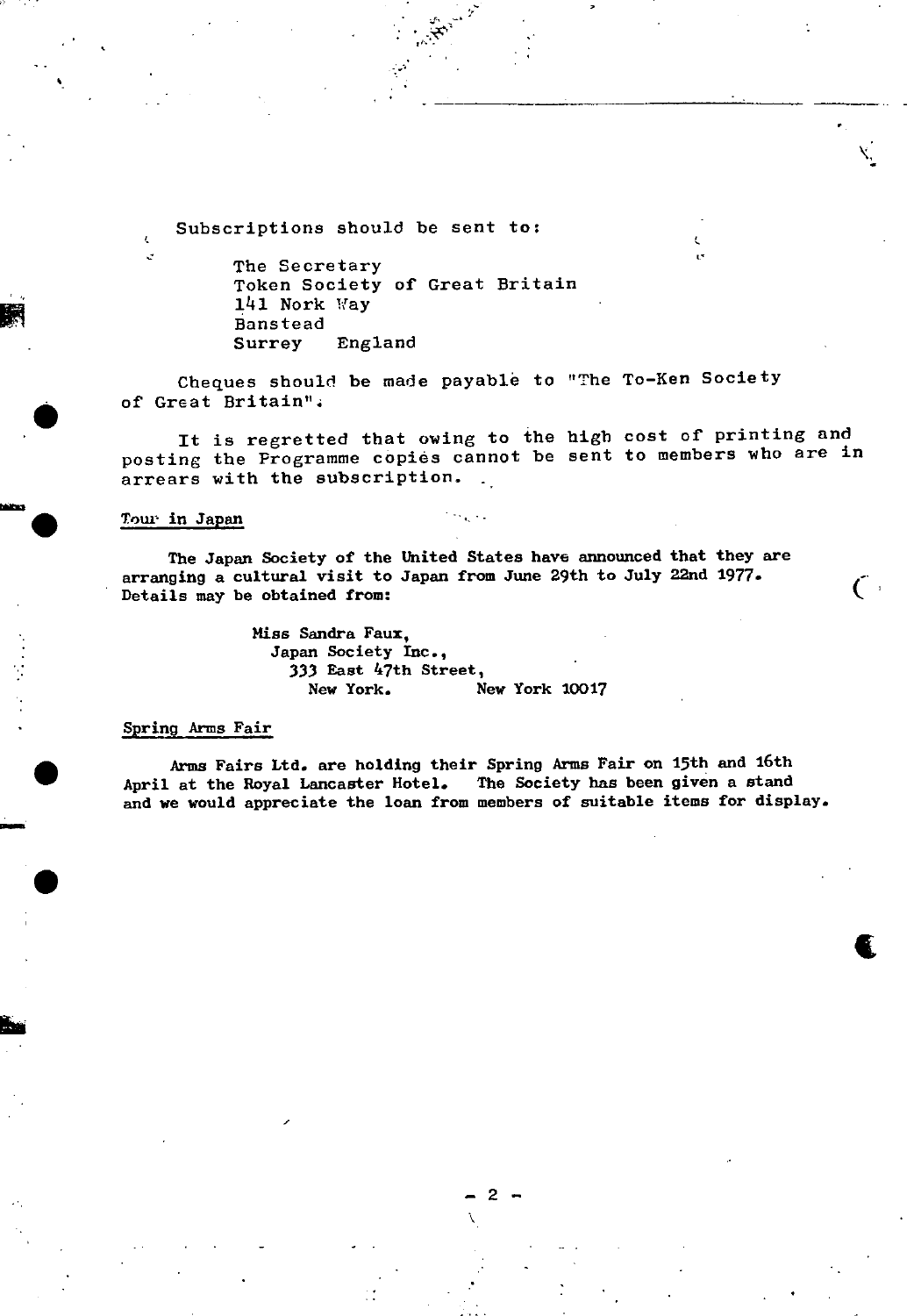r'A few weeks ago I came across a hard-backed folder with a collection of old magazines entitled "Artistic Japan". : They were :dated between 1880 and 1890 and'eich issue covered various aspects  $\pm$  of Japanese art, including wood-cut blocks, ojime, jewellery and swords. They provide a fresh account of these aspects of art as they were very close to the time that Japan opened up to the west. The following three articles are of the long sword, the short. sword and an interesting bamboo writing case. Although the first. two may not contain any new information for most members, I think the style of writing is refreshingly quaint, and the third article  $I$  found absorbing. I'found absorbing.  $22.1\%$ Editor .  $\mathbf{A}^{(1)}$  and

 $\sim 10^{-1}$ 

 $\sim 10^{11}$ 

 $\sim$  10

 $\sim$ 

# THE RESEARCH STREET ARTISTIC JAPAN, February 1889  $\mathcal{A}(\cdot)$  , at  $\langle u \rangle$

**Contract** 

 $\sim 10^{-10}$ الولية المتعاد

 $\bullet$  ...

# The Sword

# .1. The Katana or Large Sized Sword

In the "History of the Empire of Japan", contained in the Letters of Francois Caron, President of the' Dutch Colcny. **in this**  Country" (France) (revised, added to, and published by Melchisedech Thevenot, 1696) Mons. Caron. says:-

• "Once'wheñ two Japanese gentlemen met on a- staircase **in** the Emperor's palace, their swords clashed against each other. He who was descending was displeased because the other had struck his sword, and said some words to him. The .one -ascending apologised for the mishap, but at the same time added that it was, after all, two' swords which had touched each other and one was of equal value to the other.

'"'I will make you understand', said the quarrelsome one, 'what is the difference between the two'; and he straightway proceeded to commit hara-kiri - cutting of the stomach.

"The other one,' jealous of this advantage that his enemy had taken of him, hastened to serve on the table before the Emperor a . dish that he had in'his hands, and returned to find him who had -made the quarre]., dying of his self-inflicted wound; having inquired of him if he still lived, he killed himself in a like manner, saying to his comrade that-hewould not have forestalled him had he,nót been at that moment occupied about the service of his King, but that he might die happy for he had shown that his sword was of equal worth."

The story, retold more recently in the 'Forty-seven Worthies of Assano', confirms the tradition of ferocious susceptibility in heroic times.

In our days - or at least before the recent legislation - the sight of arms invariably excited the Samurai.

In Satsuma  $-$  a province whose inhabitants are considered quarrelsome and ill-humoured - if a man in public, no matter for • what' purpose, has drawn' his sword against anyone, he is not allowed

 $-3-$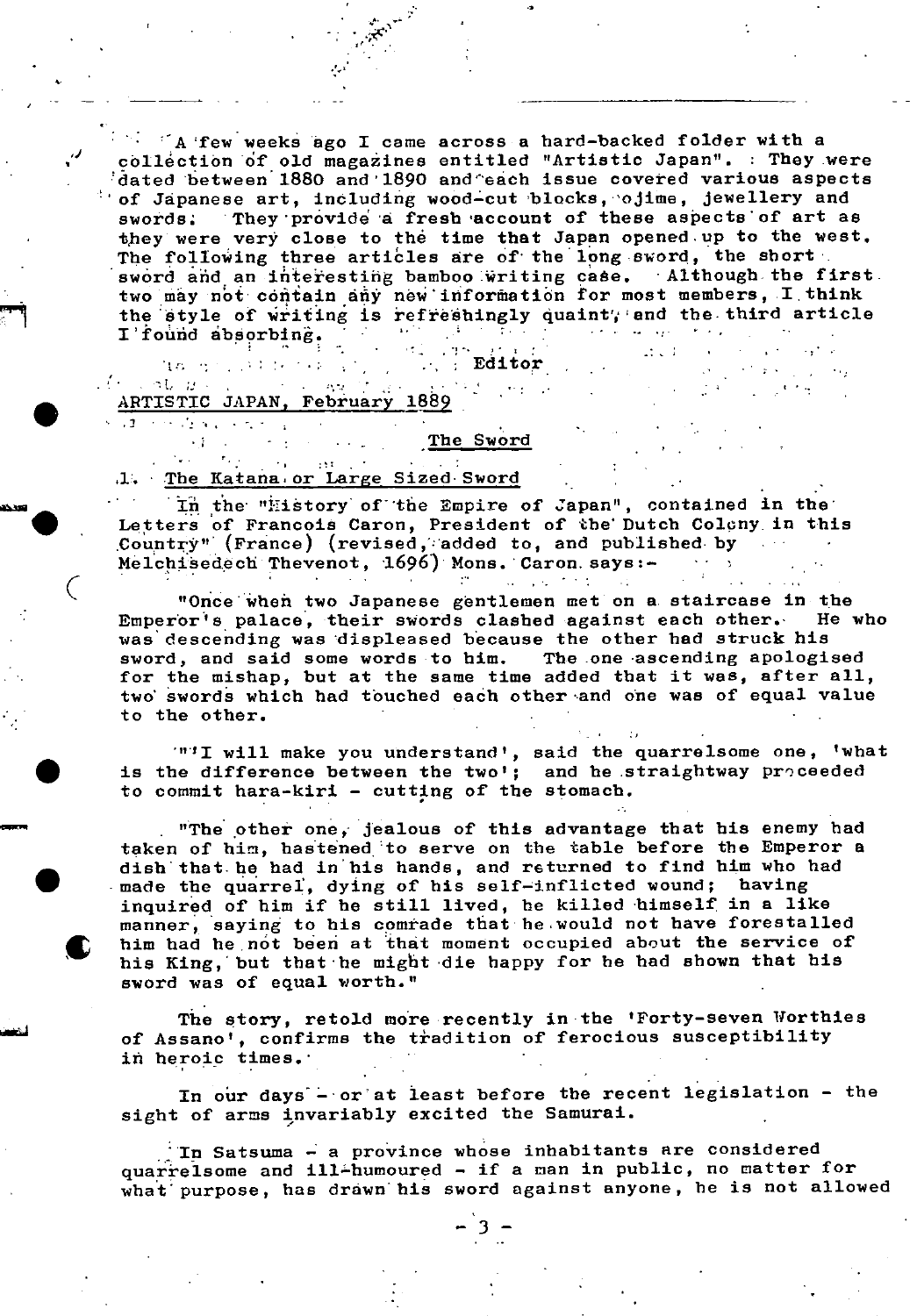to return it to its scabbard without having terminated the combat "by death; .according to the law he is obliged to fight until he. sihas killed his adversary or fallen montally wounded himself. it is by virtue of these rigourous injunctions in times of peace that the display of every kind of weapon is prohibited. The lance and the daggers must be in sheaths; the barrels of guns are  $\sim 100$  km  $^{-1}$ carefully covered up, conly to be removed in the case of an rexpedition into a bostile country, or when escorting a criminal to . the place of execution. So it was that Sir Rutherford Alcock. who made it a custom to be accompanied at Yedo by some lancers of his own nation - was requested by the Japanese Government to, hide the lance blades of his escort, in order to avoid engendering a supposition in the minds of the inhabitants of hostile sentiments (R. Lindau, 1864; Un Voyage autour du Japan). Andra da Andra Colombia (1996-1992)

A young Japanese, a page in the house of a prince before the<br>revolution of 1868, told me that a man in shabby and stained clothes appeared at the gates of the castle, and begged for a He drew from bis belt his two swords, placing them in hearing. the hands of the pages, and was in a short time allowed entrance. The young people suiled at his strange appearance, and then hastened to examine his swords, which were placed on a rack of lacquer decorated-with armorial bearings. When the man retired he received back his swords, which were presented to him with the Their exquisite quality bore witness to the greatest respect.  $n$  fact that they alone remained as relics of the former exalted. position of their master, the solitary witness to his fortune, spent often under a feigned ancestral name.

A visitor of this sort would never have been an imposter. D. BN Stories are indeed told of swords belonging to the nobles having been dishonestly acquired, but they invariably had the effect of bringing ill-luck, and, besides, were dangerous to possess, for they had a vindictive spirit in them.

 $\mathcal{L}^{\text{max}}_{\text{max}}$ 

 $\sim 1$ 

 $\gamma_{\rm c} = 0.1$ 

It was in the endless and bloody feudal wars from the 13th Century to the 16th Century between the Taira and Minanoto families, that the worship of arms came to Japan. The metal workers of these times forged armour, and suspended from strings attached to it, pieces of paper as charms against evil spirits, and they caused their fine works to be blessed by the priests of The god Inari, who lives in the fir woods, and whose Bishamon. image for this reason is often accompanied by a fox, on some occasions came to help the forger in the making I his finest swords. ∄nes ままかべく

 $\mathbb{R}^n$  . Let us inquire whence and by what mysterious methods arms reached the Islands of Nippon. What were the tribes that first of all landed there? Whence came the rumours, transmitted from mouth to ear, that they were dark skinned, with their teeth stained black? - (Married women to this day stain their teeth  $black).$ ورجاء بمائي  $\mathcal{A}=\mathcal{A}^{\mathcal{A}}$  , where  $\mathcal{A}$ 

Later on other strangers came and the first-comers were pushed back up into the mountains on Oho-ye-yama, where they became demons and eaters of women, and were armed with great

 $-4<sup>2</sup>$   $-1$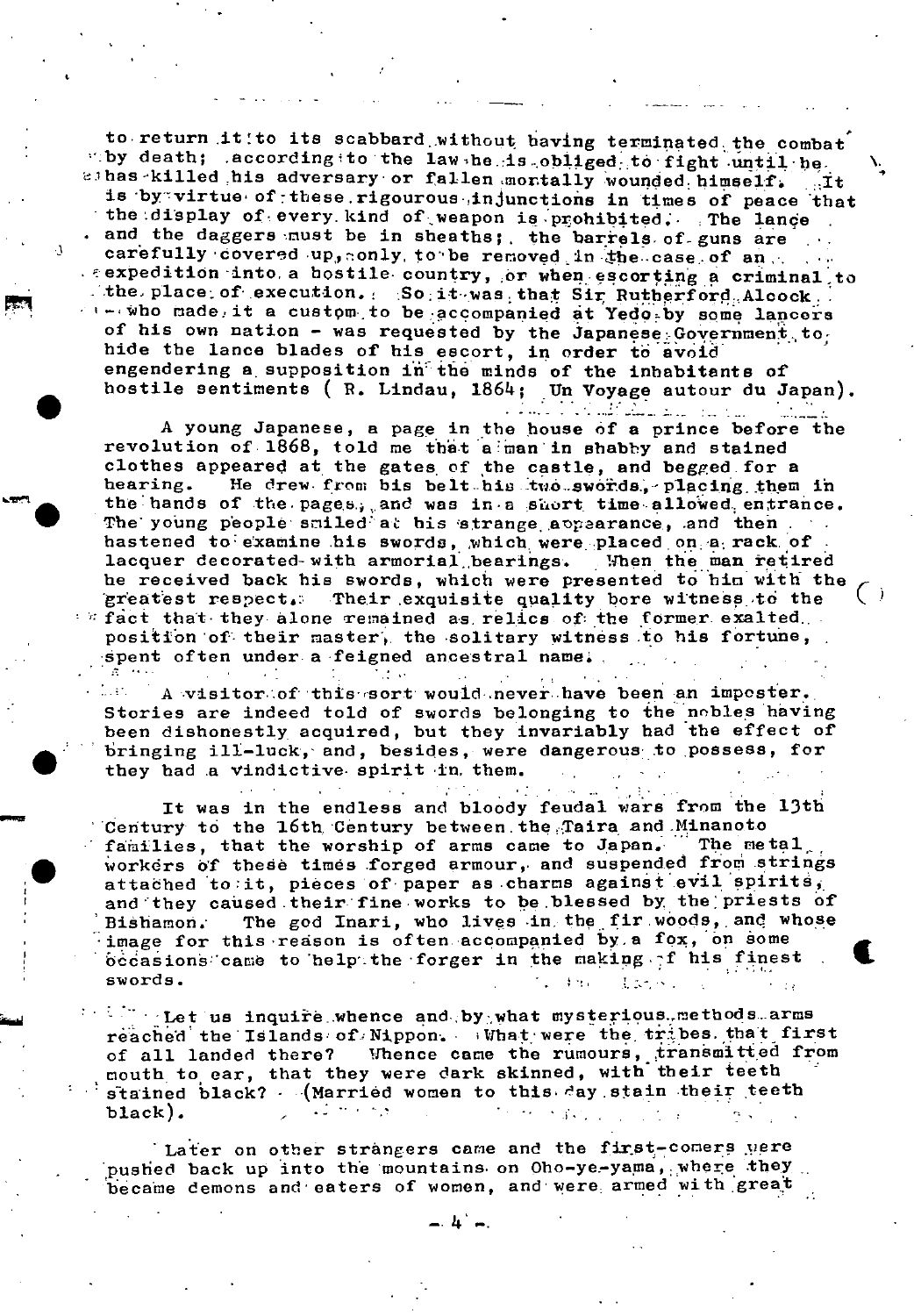wooden clubs. The Stone Age, as it is usually termed, is shown by<br>numerous examples. In the second century before the Christian numerous examples. In the second century before the Christian era, according to the 13th Century Chinese historian Ma-tuan-li, on the authority of an ambassador sent to China from Japan "they have swords, lances and axes as arms".

•

**S** 

 $\zeta_{\pm}$ 

 $\bullet$ 

/

 $\frac{1}{2}$ 

In this long interval, extending perhaps over a thousand years,<br>ad taught the Japanese to work in iron? For we know from the who had taught the Japanese to work in iron? annals of the Tairas, that they had for a long time imported their iron from foreign countries. At this time the Indian apostles, who spread the gospel of Sakyamuni, were cressing the seas. Coincidently with the arrival of the Buddhist religion in India, China and Corea, a great advancement occurred in the manufacture of arms. Among temple treasures are shown ancient sword blades, misshapen and.oxydised with age - such as are brandished by the four guardians of heaven, whé watch by the temples and oversee the evil genii of the cardinal points.

The real Japanese arm though, is the Katana - a sword slightly curved, with one 'edge only, and sufficiently solid for use with two hands.

It is probable that before the discovery of the iron mines found in the eighth century, Japan got iron already worked from Corea - abundant in minerals and more advanced in civilisation.

We must here remark upon an unusual circumstance in the history of the industrial arts and that is that the names of the nasters'who invebted or carried to perfection the forging and tempering of sword blades are known - for instance, Masa-nobu and Sane-nori in the tenth century. The quality of their work is of the finest, and of an unequalled resistance. The 'Kamis' or spirits of their ancestors'- came to their aid when they hammered the pieces made of old nails, put them in a furnace, annealed and tempered them, and, lastly, they sharpened and polished them, and added the signature.

The Japanese were, originally, careful not to divulge their secrets to other nations. Kaempfer tells (AD 1755) how, in the year 1676, a Daikwan, or administrator of the imperial estate of Nagasaki, named Sie-Tsugu-Feso, was convicted for having collected together some swords which be proposed to send secretly into Corea. This was enough to cause his death and that of his whole family; which was a large one. The Jesuits sent some swords to Louis XIV, which he preserved, for a long time In the Petit-Bourbon. Rembrandt had some, which the captain of's Dutch ship had given him in exchange.

The Dutch, in their first reports addressed to the directors of the East India,Company, drew attention to the immense prices at which the Japanese valued their arms. "They have" (Memorable Embassades, Amsterdam,  $1660$ ) "the same madness for the jars of tsia  $\sim$  (tea) and for Kakemonos, as they have for their swords and daggers, which are often priced at four or five thousand florins, when they are the forging of some celebrated workman". With regard to the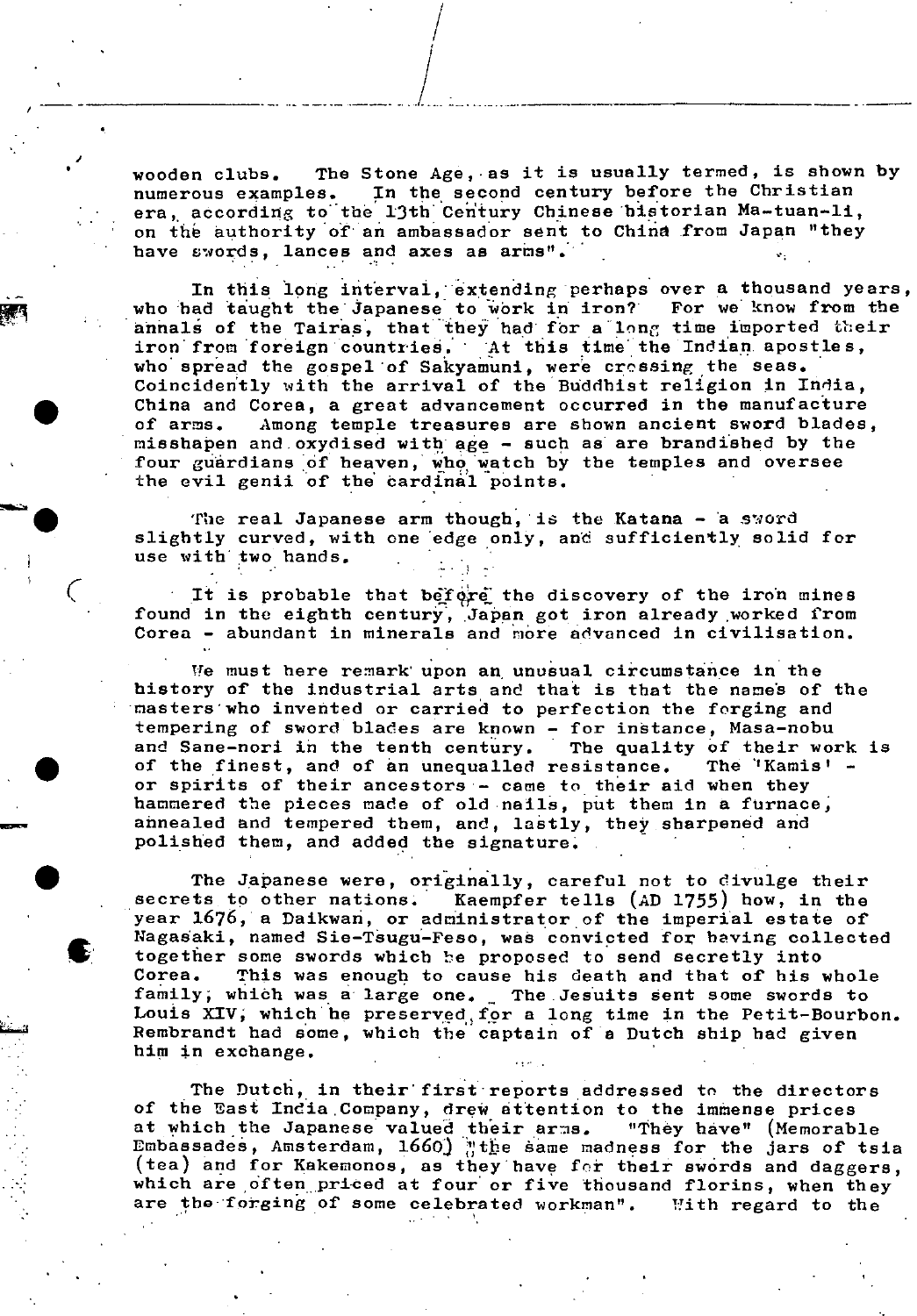fortune of a Mikado, who died in 1631, Melchisedech Thevenot gives us the words that he uttered on his deathbed: "I have always held in great reverence these things as much as my ancestors; and you should make a rule to do so for this reason." Among other precious articles, he gave to his san a sword curved **in** a semi-circle with the signature "Dzouky Massame;" another signed "Samoys"; another smaller, which bears the name "Bungo-Dyssero"; another "Massame". He left to his second son a sword signed "Czu-Massamé" to his third brother (both princes had provinces of their  $c$ wn) "a sword, some kakemonos and a little vessel for preparing tsia (tea) in, called mara-issibu."

At the close of the seventeenth century, the taste for luxury and adornment had degenerated to such an extent with the Samuri that they ornamented and painted themselves like women. A certain Yodora Fatsyro, son of one of the rich merebants of Osaka, ruined himself by wanton extravagance, was exiled, and the government confiscated his goods. In the list of his effects there are mentioned a hundred and seventy swords of all lengths. It was the height of fashion to match the pair of swords with the dress<br>worn. The excellence of the swords and the art displayed in their mountings were mentioned by the Jesuits in their 'Letters' which were abundantly circulated over Europe. To the reverend Fathers is due the praise of having first admired them. They had sent to Saint-Siege an enbassade, which leaving Nagasaki in 1582, arrived at Lisbon in 1584. Phillip II received them where he examined their silk robes, their draperies for ceremonial use and their swords. But really, with very rare exceptions, Japanese arms never, until quite lately, found their way into<br>Europe. Travellers only noted their existence; the Renaissance, so fond of everything which appertained to a man.of war, was unaware of their existence,

Colonelle Clerc, who has collected at the Museum of Arms a most interesting series of war costumes of every race and age, has kindly assisted me in my experiments, by sending to the Small Arms Factory at Chatelleraut some of the blades which the Government received at the time of the French Exhibition of 1867, from the Prince of Satsuma. The following are.some extracts from his official report:-

"I have submitted the blades to the examination of the<br>master workmen of the Small Arms Factory, who are very<br>experienced in questions of forging, tempering and<br>sharpening.<br>In order to examine the structure of the metal, a master workmen of the Small Arms Factory, who are very experienced, in questions of forging, tempering and

In order to examine the structure of the metal, a blade has been broken in three places. It has thus been easily ascertained, that the core is formed of a very wiry iron, covered on its two principal faces and edge,<br>by a coating of steel. The thickness of the two metal The thickness of the two metals is most regular, the welding is perfect, without an appearance of cracks or indentations. This operation must present enormous difficulties to be successfully and perfectly surmounted, as they are: often our forgers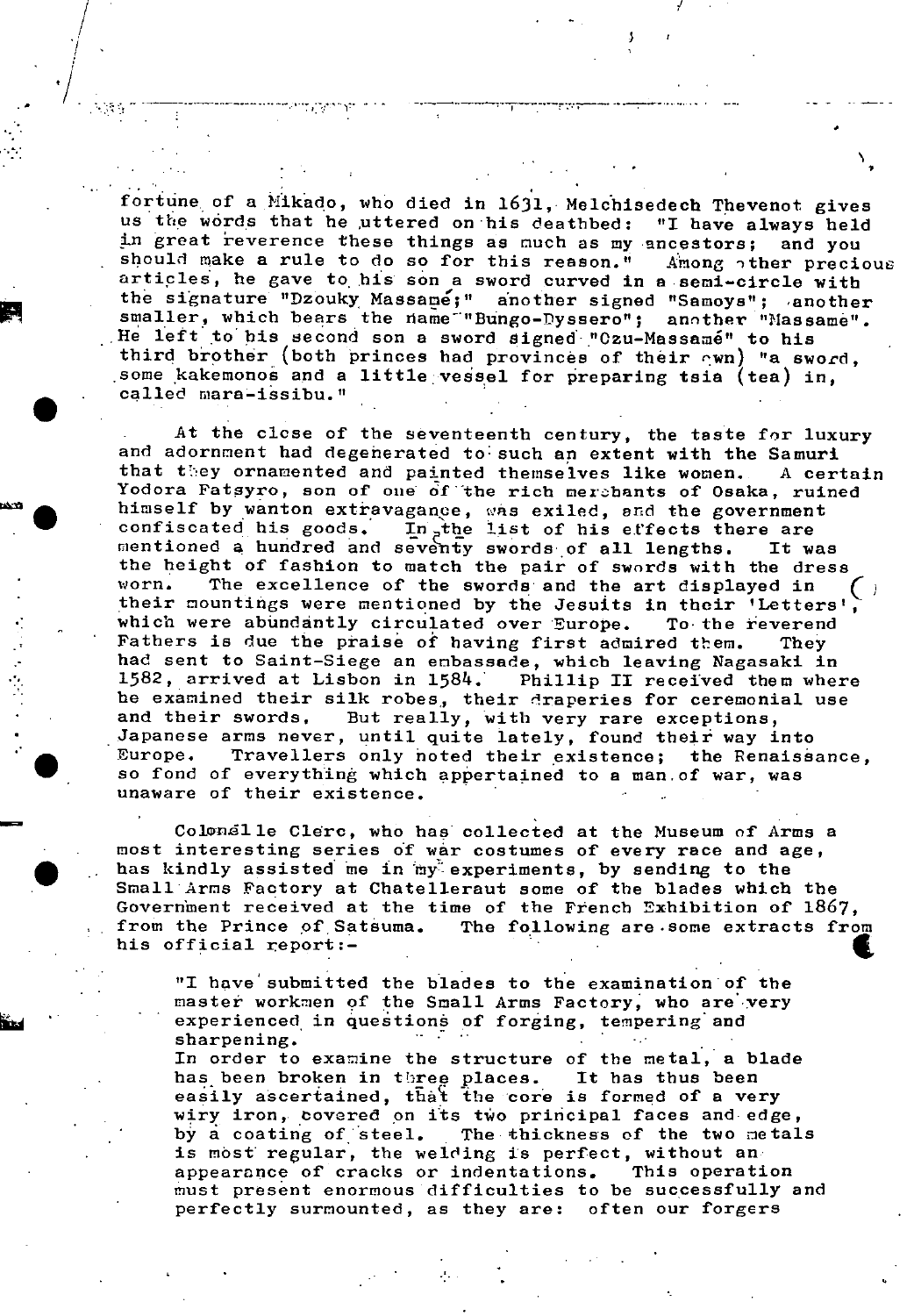could hardly believe their eyes. The raw material, too, must be of the best quality, to judge from its grain and physical properties.

The sharpeners are even cleverer, if it were possible, than the forgers: ' the shape and size of the blades is kept with the greatest exactitude, all the ridges have a perfect  $T$  regularity; the edge is wonderful and the polish is very • fine.

• To sum up,. the materials are excellent and those that have worked them real artists. Such is the opinion of our most capable experts. We can learn nothing that is profitable from the blades which you have sent us; but if you could induce the. Japanese workmen to come and give  $\therefore$  us their assistance as forgers and sharpeners, I believe they could instruct our master workmen in many ways."

The great Iyeyssu spoke as follows concerning this noble weapon: "For a Samurai to forget to wear his sword is an unpardonable act; the sword in the girdle is the Soul of the Samurai". This aptly sums up the whole matter.

- 8 Phillipe Burty.

# ARTISTIC JAPAN - March 1889

 $\bullet$ 

# 2. The Wakizashi or Small Sword

 $\mathbb{R}^n$ 

In 1875, having already been bitten by the passion for Japanese art, I had formed the nucleus of a collection. . My friends also found great amusement in the curiosities which began<br>to arrive in considerable numbers. A sword in my collection, to arrive in considerable numbers. quite commonplace in extericr appearance, and with a sheath of no striking beauty, was nevertheless the object of general admiration. A young Japanese student in France, had been introduced to me, and took great interest in my efforts .to understand my collection and to trace out the historical connection of my objects; He belonged to an ancient and noble family, that since the rise to power of the Tokugawas, had fallen in its fortunes. He was thoroughly in favour of European reforms and<br>evinced not the slightest enthusiasm for my sword. Besides, evinced not the slightest enthusiasm for my sword. he assured me that the "atfendants of the ministers carried weapons exactly similar". One day in October, he made his appearance holding a long parcel wrapped in white silk, containing two swords wrapped up in antique brocade, the beauty of which I had often heard his friends tell. He said to me - his.usual politeness having more gravity than usual, that his father had chosen these arms himself before his departure for Europe; that they would be much safer in my keeping than in a batchelor's chambers. That the Katana was in perfect condition but the Wakizashi had become slightly blunt (he and some friends had cut the wires on some champagne bottles with it on one lively occasion).

 $-7-$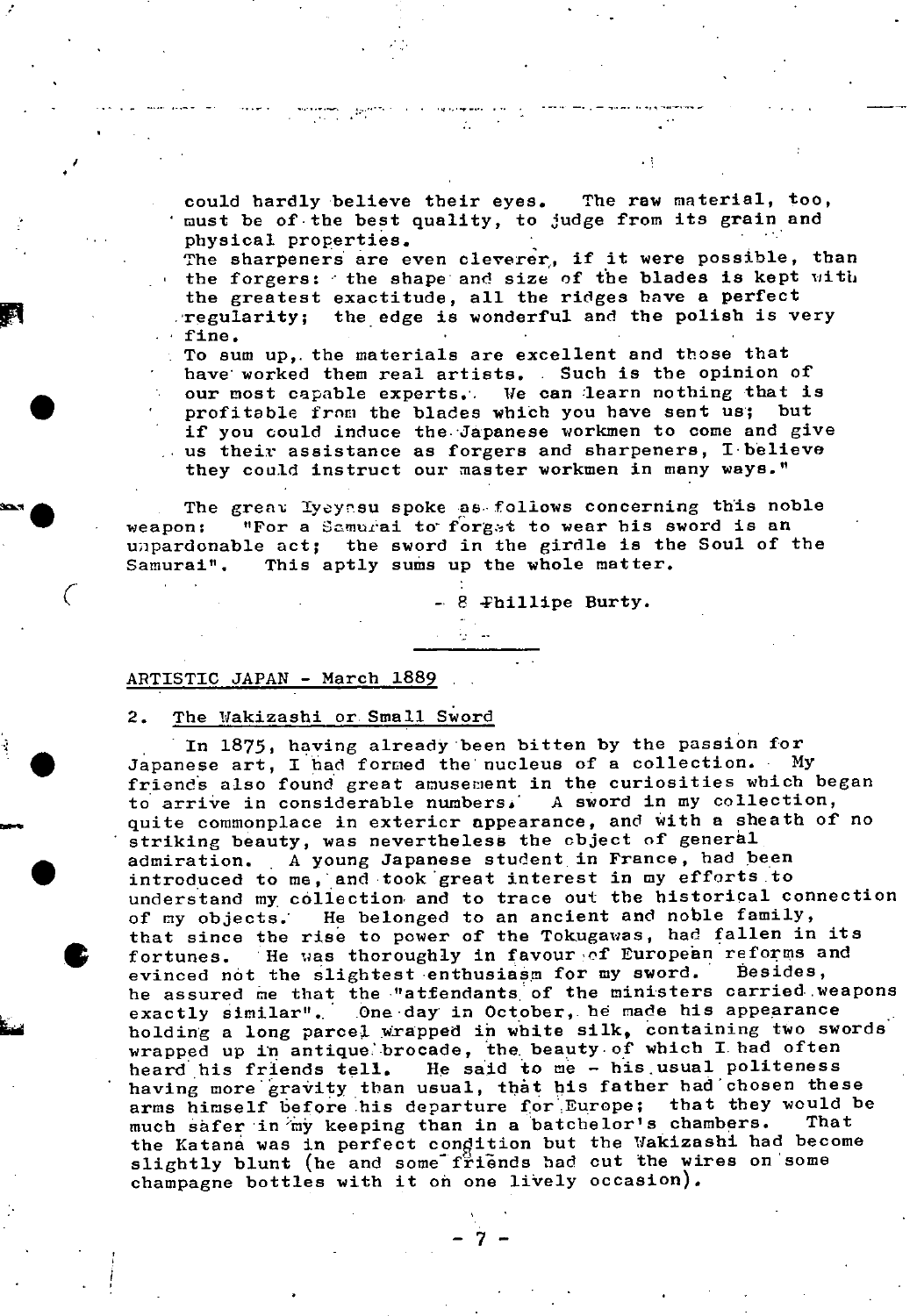The small sword, the pair: of the Katana and its inseparable companion in the life of a Japanese, gives rise to detailed consideration.

The mounting is signed; "Goto Mitsu Masa". The Gotos constitute a family of makers of sword mounts, who have come down in regular succession from the middle of the fifteenth century to our day. The Gotos worked in gold and shakudo in the same manner as the earliest masters in iron, brass, embossed work, and translucent enamels. The series of signatures of the members of the head and collateral branches of the family, with the representations of imitations and fnrgeries, formed two volumes even before the end of the eighteenth century, issued for the use of.collectors, who were passionate collectors of their work.

 $\cdot$ , Goto Mitsu Masa has put on the Kashira (pommel) a branch of a cherry tree half hidden by a notice, on which is written a waining to passers-by:- "He who cuts a branch from this tree shall. have his own fingers cut off."

Two gold ornaments (menuki) bound by and partly under a black silk cord, which is wound round a shark's-palate skin, covered handle, which **in** the first instance meant to stop the hand slipping, represent the merciless chase of a crane by a falcon. The guard, which projects but little is oval and of iron with incrusted decorations, pierced with holes for the Kodzuka and Kogai to pass through. These guards, of which the decorative variety is almost endless, gives the strongest proof of the-genius of people. The most astonishing, to my mind are those of hammered or cut iron, moreover, they have been brought into our modern commerce by the importations of our great merchants. Samurai, wearing by right two swords, had to have a change of several sets of guards, each more or less valuable, more or less<br>simple. Even the most simple appeal to an artistic taste, covered as they are either with bas-refliefs, or cut through with the greatest ingenuity; they form an infinite repetory of historic • legends, or motives from nature, interpreted without exception with taste and spirit.

> On the left side of 'the scabbard there is slipped into a groove a knife (Kodzuka) of which the blade is hidden but the handle projects. On a ground of shakudo (nanako) with a hammered surface, having the appearance as it were, of a coating of caviare, the artist has continued the decorative motive which<br>is seen on the other parts of the sword, even  $\cap$ n the least important pieces - a crescent moon emerging from vapours in gold and silver, blossoms of flòwers and snow crystals. The blade, often of flexible steel, is sharpened two-thirds of its length; on<br>it we have only the maker's name - Nobu-Yoshi, at Myako. Some it we have only the maker's name - Nobu-Yoshi, at Myako. also have written on them the name of their early owners, Buddhist prayers, short poems, oreven a series of landscapes such as the "Eight Views of Lake Biwa". These marks of the engraver, on a material most difficult to work on, are of a fineness and fidelity which are surprising to a degree.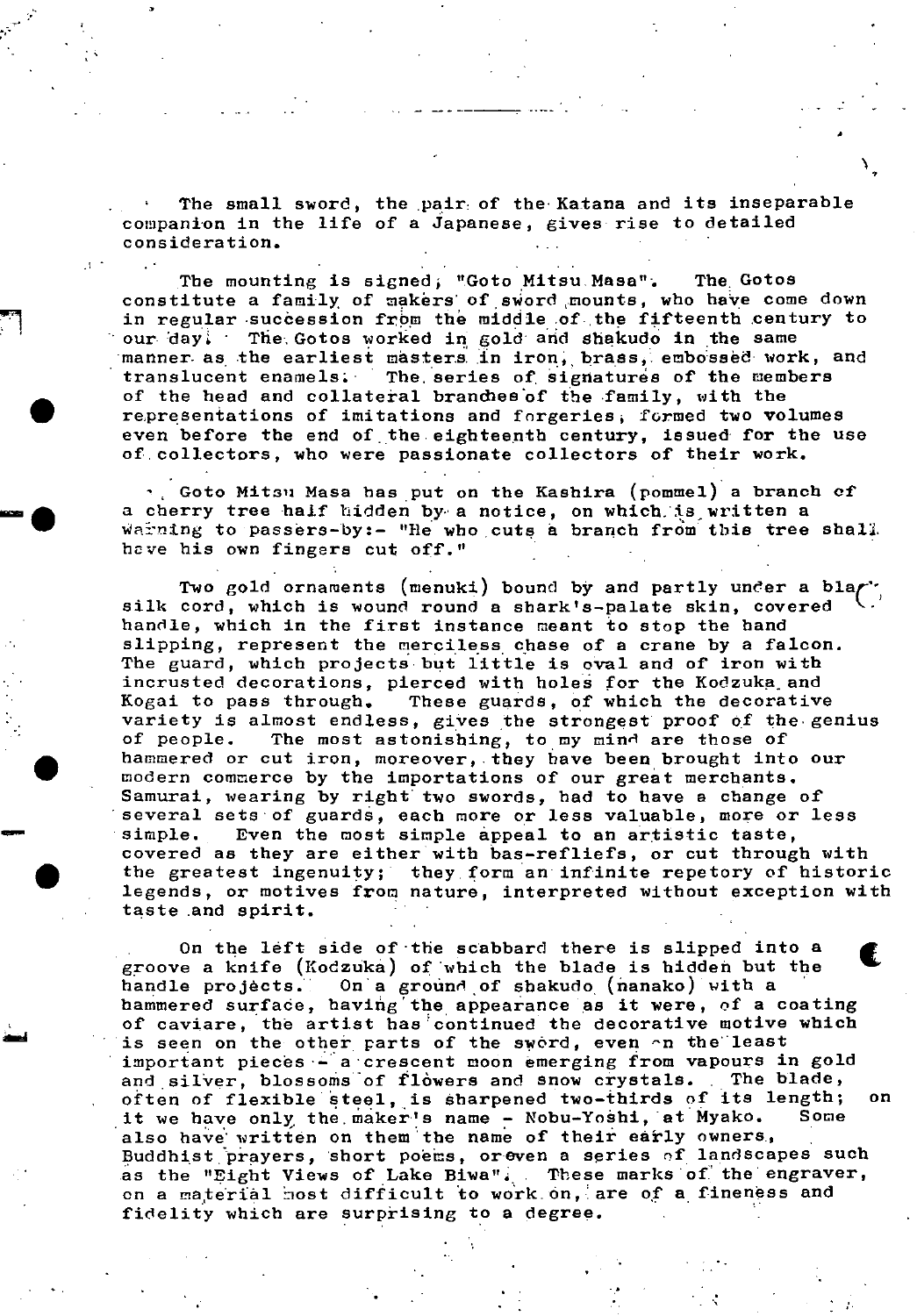The Kodzuka, I have heard said, was pushed: into the fringed hair, which the warriors – they have for ages worn flowing locks – fastened up before going into action. In addition, the - fastened up before going into action. Kodzuka, besides being used to fasten the hears cut off in battle to the saddle bow, were also a missile weapon, whose special practice has been represented by Hosusai in his "Man-gwa", which<br>appears very similar in use to a lance. At all times it serves appears very similar in use to a lance. • as a paper knife- Japanese paper being made of vegetable tissue cannot be torn.

: The Kogai (head pin) balances the Kodzuka on the opposite<br>le of the scabbard. . It is formed of a long blunt blade. . The side of the scabbard. It is formed of a long blunt blade. oldest that I have collected are of iron, sharpened on two sides, and was used for repairing leather belts.

At a later date, when horses were imported from Corea the Kogai served for grooming their hooves, horses never being shod in Oriental countries. Also at times it was divided into two difficult countines. This at these two narrow instruments could be used for eating rice. One also hears it affirmed that one of these 'head-pins' was stuck in the sealp of an enemy by his victor in action, and that the 'proofs' were collected when the engagement was complete? victoriously.

The blade of my Wakizashi measures ratter more than eleven inches. The metal is of a somewhat bluer hue than that of the Katana, with a solidity which can only compare with natural crystal. It bears the signature "Haru-Mitsu, inhabitant of the province of It bears the signature "Haru-Mitsu, indubitant of the province of<br>Bizen, of the village of Osafune". The 'clouds' are the traces bizen, of the viriage of osailine. The experience are received the steeling and they reveal the methods of some special time, province and workshop. This complicated science should be studied by. experts.

The Katana was the fighting weapon that watched over the life by experts.<br>The Katana was the fighting weapon that watched over the life<br>of its owner. The Watizashi, on the other hand, was the guardian<br>of his honour, in the past, the present and the future. In the of its owner. The Watizashi, on the other hand, was the guardian<br>of his honour, in the past, the present and the future. In the home it occupied a place specially designed for it on a sword stand placed in a niche. It consumated the death of. its conquered or insulted master, unable to do justice himself, or condemned by law, but with the privilege of not submitting<br>himself to the supreme horror of the executioner. It was the himself to the supreme horror of the executioner. • special weapon used for Hara-kiri or Seppuku.

> Count C de Montblano in<sup>11</sup>1865 thus concisely described Seppuku: "In Japan the man who deserves death, and dies by his own hand, is preserved from the shame entailed by his crime. bravely accepting the responsibility of his act, he so to speak, destroys the guilt. He bequeaths to his family the memory of h He bequeaths to his family the memory of his courage and dignity; it weighs in the balance with the recollection of his crime, and thus the moral position which was recollection of his crime, and rough the moral position was  $\frac{1}{2}$  preserved.<sup>1</sup>. •  $\frac{1}{2}$  . •  $\frac{1}{2}$  . •  $\frac{1}{2}$  . •  $\frac{1}{2}$  . •  $\frac{1}{2}$  . •  $\frac{1}{2}$  . •  $\frac{1}{2}$

> > $-9-$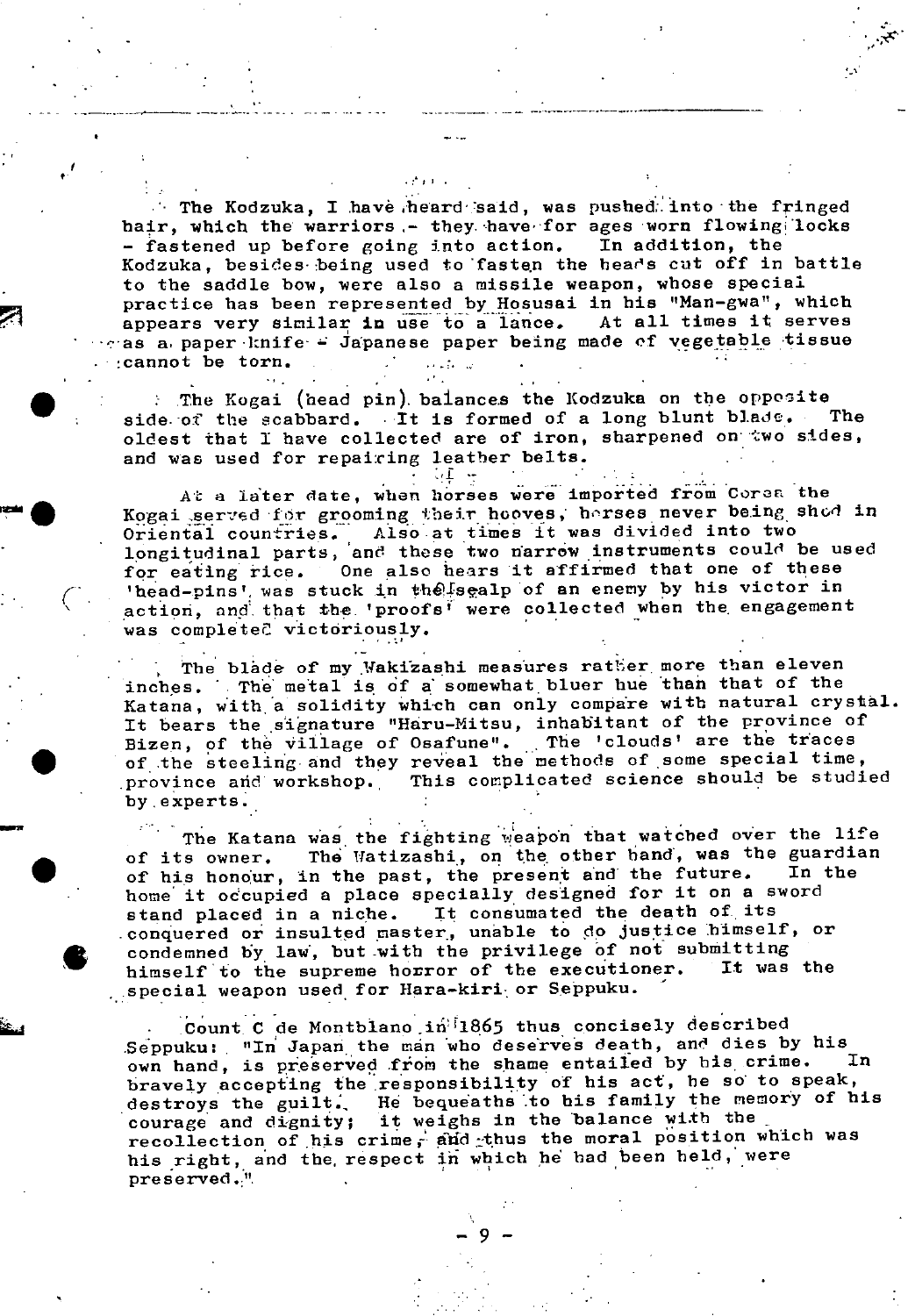stan. Such is the moral signification of the Wakizashi, whose use and might be an honour to the most advanced civilisation.

 $\mathbf{r}$ 

Editor's Note: It must be that I am guided by some hidden 'kani' in writing the next piece. Having just spent- some three hours editing the above two articles, the clock has turned midnight and Editor's Note: It must be that I am guided by some hidden 'kani'<br>in writing the next piece. Having just spent some three hours<br>editing the above two articles, the clock has turned midnight and<br>it is now December 14, 1976, immortal snowswept night.

Phillipe Burty .

#### ARTISTIC JAFAN - October 1888

 $\mathbf{r}_i$  .  $\mathbf{r}_i$ 

# A Travelling Writing Set (made by one of the Forty Seven Ronin)

One winter afternoon, some years ago, I happened to pay Mr Bing a visit just as he was having a consignment of goods from Japan unpacked. Among other things already gathered together op a lacquer tray, there was a small writing set, called in Japaned 'Yatate' (arrow-holder), containing the badger's-hair brush for writing, and a tiny box in which is enclosed a sort of sponge of rabbit's hair, soaked in Indian ink. These quaint little objects, each made of two pieces of bamboo, had upon them representations *of* children plajing, drawn in black upon the yellowish' drab colour of the natural wood. There was nothing in any way unusual about the childish games, but somehow the little set seemed to me to have the appearance of an object of use in bygone times, and a long the childish games, but somehow the little set seemed to me to<br>the appearance of an object of use in bygone times, and a long<br>inscription engraved on the box, and one of those undisguised<br>mends, seen on objects of value in mends, seen on objects of value in Japan, doubly confirmed by ideas.

I offered a price, which was not accepted and went away disappointed, and on returning the next day, determined to buy it, I offered a price, which was not accepted and went away<br>disappointed, and on returning the next day, determined to buy if<br>found it had already been sold to a well-known collector, who in<br>the course of a year or so tired of the course of a year or so tired of it, and I at last secured it.

It languished at my home for some time until one day,<br>yashi discovered the writing set in a drawer. I saw his M. Hayashi discovered the writing set in a drawer. fingers trembling with excitement as if he were touching some precious reflc; at the same time he 'remarked to me, "Do you know you, have here a 'great' curiosity - an object made by one of the forty-seven Ronins?" , And tearing a leaf from a notebook, be forty-seven Ronins?" And tearing a leaf from a notebook, he directly translated the inscription on the box (see page 11) which may be put thus:- "Carved by Otoka Nobukiyo, subject of Prince Akao, in 1683, at the end of spring time". (If the date is correct, the Prince of Akao having been executed in  $1690 -$  seems to indicate that the little'writing set ws manufactured before Co indicate that the intitle writing set was manufactured before<br>Otoka was a Ronin and a merchant of bamboo articles; but according to the custom in Japan, people who had no idea of becoming professional artists carved netsukes to amuse themselves, and so Otoka, as a merchant later on, may have made profit by the amusement of **his** younger days.)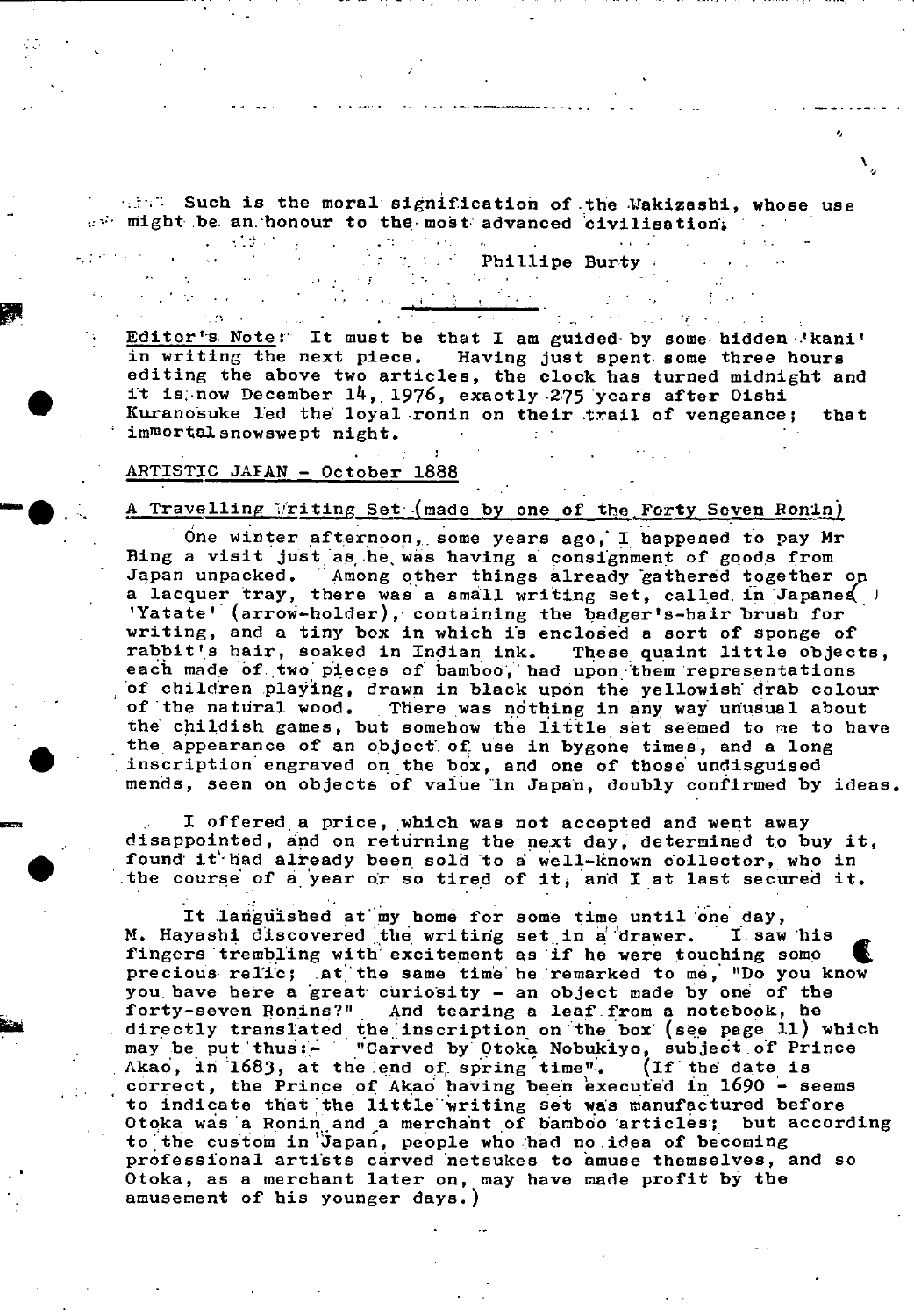$\frac{1}{\sqrt{16}}$   $\begin{bmatrix} 9 \\ 10 \\ 10 \end{bmatrix}$  NAME OF THE  $\frac{1}{\sqrt{2}}\begin{bmatrix} 0 \\ 0 \\ 0 \\ 0 \end{bmatrix}$  Fancy NAME  $E(\sin \theta)$  Suestect  $\frac{1}{\sqrt{\frac{1}{H}}}\begin{bmatrix} \frac{N}{8} \\ \frac{1}{8} \\ \frac{1}{8} \end{bmatrix}$  TORENAME OF  $\begin{bmatrix} 1/2 \\ 1/2 \end{bmatrix}$  (Hoav)<br>  $\begin{bmatrix} 1/2 \\ 1/2 \end{bmatrix}$  (SCOLPS IT) TRIV TRIV DIVIDER OF YEARS<br>
SAID JUA<br>
SAID JUA<br>
THREE  $\frac{1}{\sqrt{\frac{1}{N}}}\begin{bmatrix}k_1\\ \frac{1}{N}\end{bmatrix}$  Eng of  $\int_{\text{GATSU}}$   $\left\{\begin{array}{c} N! \\ 2^{n^3} \text{Moo}^{n+1} \end{array}\right\}$ 癸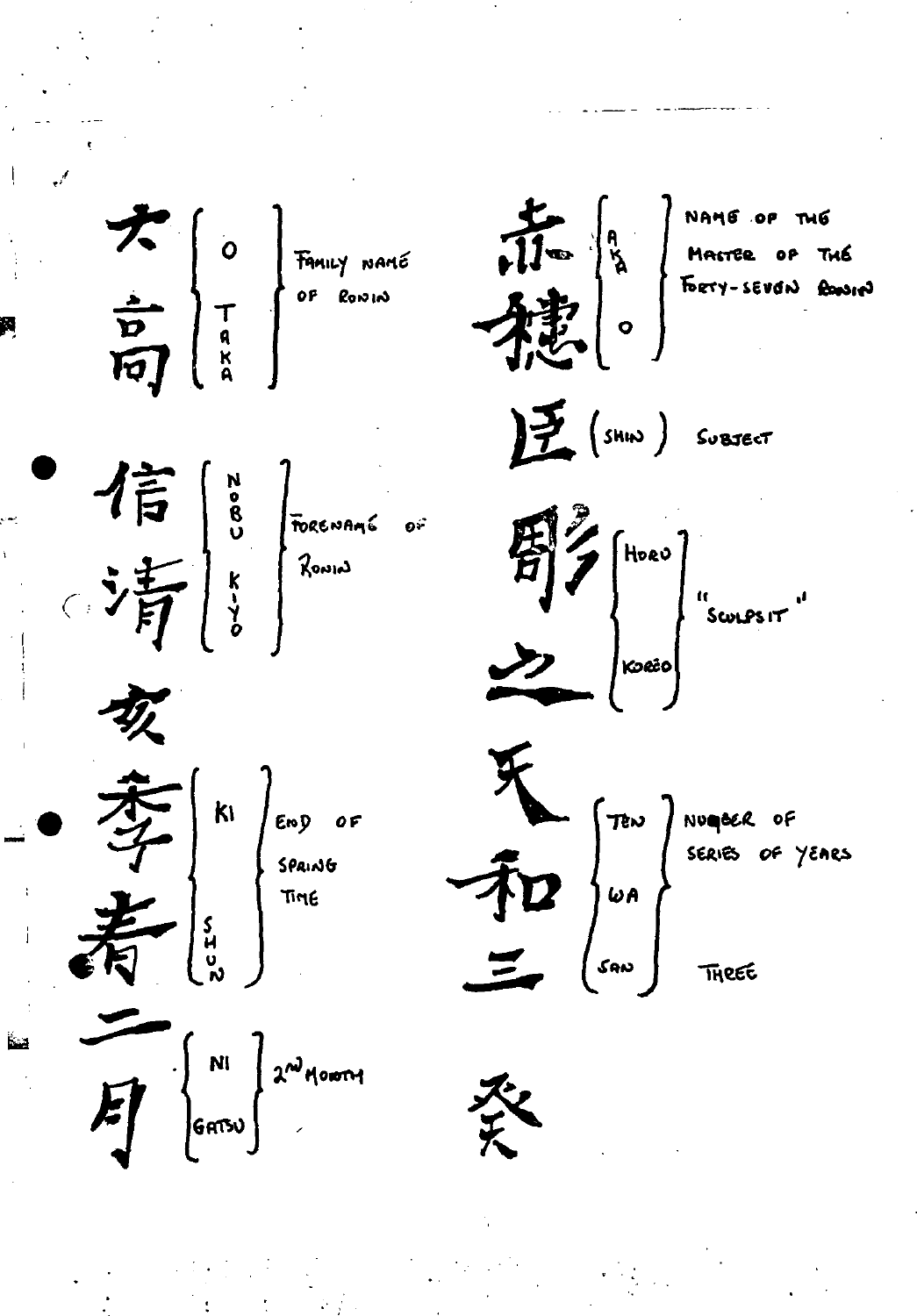The story of the young Lord's attack on Kotsuke within the walls of the royal palace is well known. The punishment could only be death, and after committing Seppuku he left his retainers, masterless, without purpose or direction to their lives - Ronin. . . . . . .

S

t

 $\mathbf{q}_{\mathrm{max}}$  , and the set of the set of the set of the set of the set of the set of the set of the set of the set of the set of the set of the set of the set of the set of the set of the set of the set of the set of the

I

Led by Oishi Kuranosuke, forty seven of the Ronin planned<br>ge, but Kotsuke was on his guard. Great precautions were revenge, but Kotsuke was on his guard. taken in order to allay his fears. The loyal band scattered and Oishi Kuranosuke left his wife and appeared to lead the life of a drunkard and debauch, until at last Kotsuke began to relax. Then on the  $14$ th December 1701, the Romin attacked Kotsuke's mansion<br>and eventually caught him and put him to the sword. They then and eventually caught him and put him to the sword. followed their master's example and died by their own hands, and became immortalised as true examples of the Samurai spirit.

It is easy to understand, on hearing the translation of the inscription by H. Hayashi, how much interest I felt in an object which might even have played a part in the expedition against the house of Kotsuke. It is natural that I éhould be anxious to make (the acquaintance of my artist heroeither by a portrait sketch or any representation. I set to work to ransack my albums, I set to work to ransack my albums, finding the compilation entitled "Sei tu Guishi Pen (Knights of duty and devotion) where the artist Kuniyoshi shows us the Ronin is the act of attacking Kotsuke.

Having shown the' album to N. Hayashi. I asked him to pick out Otoka, and whether he knew any further details of the man. While searching through the book, he said to me - "Here is Otoka  $\sigma$ -rather Quengo Tadao - for it is not the custom to mention the real names of the Ronins - they are always represented by the feigned names by which they are known in the theatre. While saying this, M. Hayashi had turned to a page in the album where one finds a coloured print of a warrior in a blue helmet, with a black and white robe lined with black, his head lowered, his hands on the handle of a lance, one foot in the air, 'the other flat on the'ground and 'making a great blow from side to side. Then M. Hayashi exclaimed, "His biography, here it is!" and I give it as he translated it:-

"Tadao belonged by descent to a family of vassals of Akao. In spite of his youthfulness he was a well known character; his knowledge of tactics and manoeuvring brought him great renown.  $\blacksquare$  After the disaster befell the house of his master, he came to Yedo, determined **in** his heart to have vengeance. But to the world he appeared as an artist, and he was called among poets Shiyo, and a great poet of this period, Kikaku, was his friend. He was admitted to the tea society of Tcha-noyu and was the pupil of Yamada Sohen, the celebrated master of tea ceremonies, who was - intimate with Kira (Kotsuke). He so continued to put himself into possession of the knowledge of the habits of his enemy. In order to become perfectly acquainted, he disguised himself as a merchant of articles made in bamboo and of brooms, of which he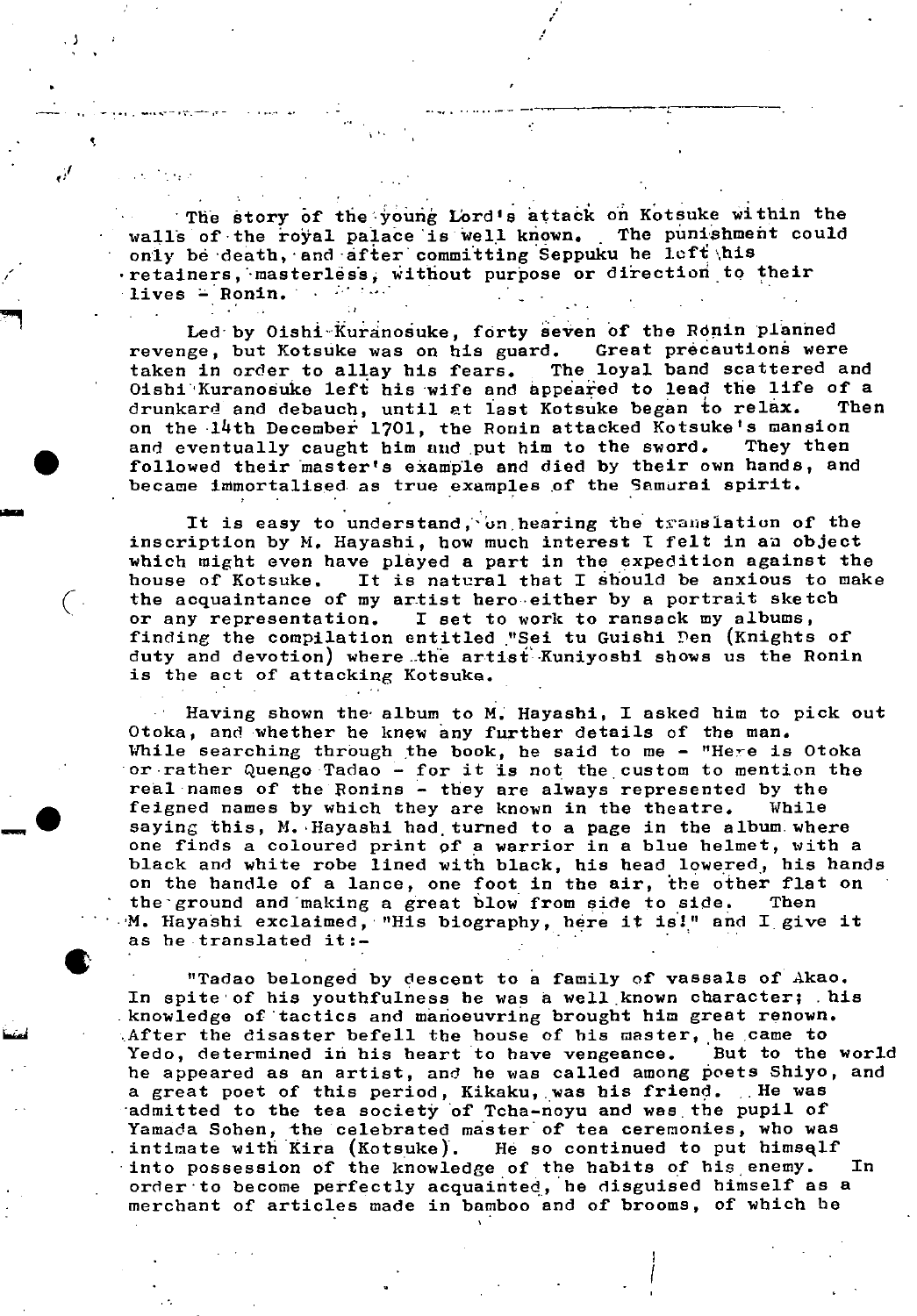sold the finest sort; so he constantly visited the palace of Kira. So it was that be learnt that the fourteenth day of the twelfth month was the day of general cleaning, and that on this day, all the people were either drunk or asleep from fatigue. So it was also, that he showed Oishi which was the  $_{\rm 0}$ night that an day, all the people were either drunk or asleep from fatigue.<br>So it was also, that he showed Oishi which was the night that an<br>attack should be made. In the combat he was wounded during the night, and it is believed that Kobayoshi Heihate was his adversary".

/ /

One remarks the words, "disguised himself as a merchant of articles of bamboo"; he must have made them himself, as is proved by the little portable writing-set in my collection.

 $\pm 2^{\circ}$  ,  $\pm 1.2$  ,  $\pm 0.1$  ,  $\pm$ 

( $I$ <sup>t</sup>must apologise for the quality of the caligraphy on page 11, it is not one of my strong points,)  $\label{eq:3.1} \frac{1}{2} \left( \frac{1}{2} \left( \frac{1}{2} \right) \right) \left( \frac{1}{2} \left( \frac{1}{2} \right) \right) \left( \frac{1}{2} \left( \frac{1}{2} \right) \right) \left( \frac{1}{2} \right) \left( \frac{1}{2} \right) \left( \frac{1}{2} \right) \left( \frac{1}{2} \right) \left( \frac{1}{2} \right) \left( \frac{1}{2} \right) \left( \frac{1}{2} \right) \left( \frac{1}{2} \right) \left( \frac{1}{2} \right) \left( \frac{1}{2$ 

Editor.

 $\sim 10^{-11}$ 

Edmond De Goncourt

 $\frac{1}{2}$  ,  $\frac{1}{2}$  ,  $\frac{1}{2}$  ,  $\frac{1}{2}$ 

المحاور ومحامدته

# $\pm$  12  $_{\odot}$  . Dichi-no-tani

7년 행동 비

I have in my possession two interesting little books, both written by ,a certain Mr Harold Williams.... They are entitled "Shades of the Past" and "Tales of .the Foreign Settlements in Japan", and are charming both in content and the manner in which they are written. I thought it might be of interest to tell about one story' in the latter. book, entitled. "Echoes of the Battle of Ichinotani".

It will be remembered that about 750 years ago, the Taira clan secured the possession of the Imperial Personage in a kind of protective' kidnapping and: found it necessary to defend the western approaches of their headquarters by constructing a fort and barrier at Ichi-no-tani, located between present day Shioya and Suma. There a watch was kept for spies and enemies of the Taira, attempting to infiltrate the territory. In recent years Taira, attempting to infiltrate the territory. at an almost identical spot a police check-point has been set up in order to intercept smugglers of rice. These police are also constantly on the alert for the harassed and distracted, as this is also a notable suicide spot. . Foreigners travelling deaily by motor car from Tarumi and Shioya will be familiar with the police box

Probably very few of the commuters who pass daily between Shioya and Suma remember or give a thought to the bloody battle that was fought there over 750 years ago, Still fewer probably lbok at the steep mountains and see the horsemen of Yoshitsune, of the opposing Minamoto clan  $\frac{1}{2}$ , making their perilous descent down the mountain side with the object of attacking the Taira fort'fron the rear. Many horses stumbled and crashed with their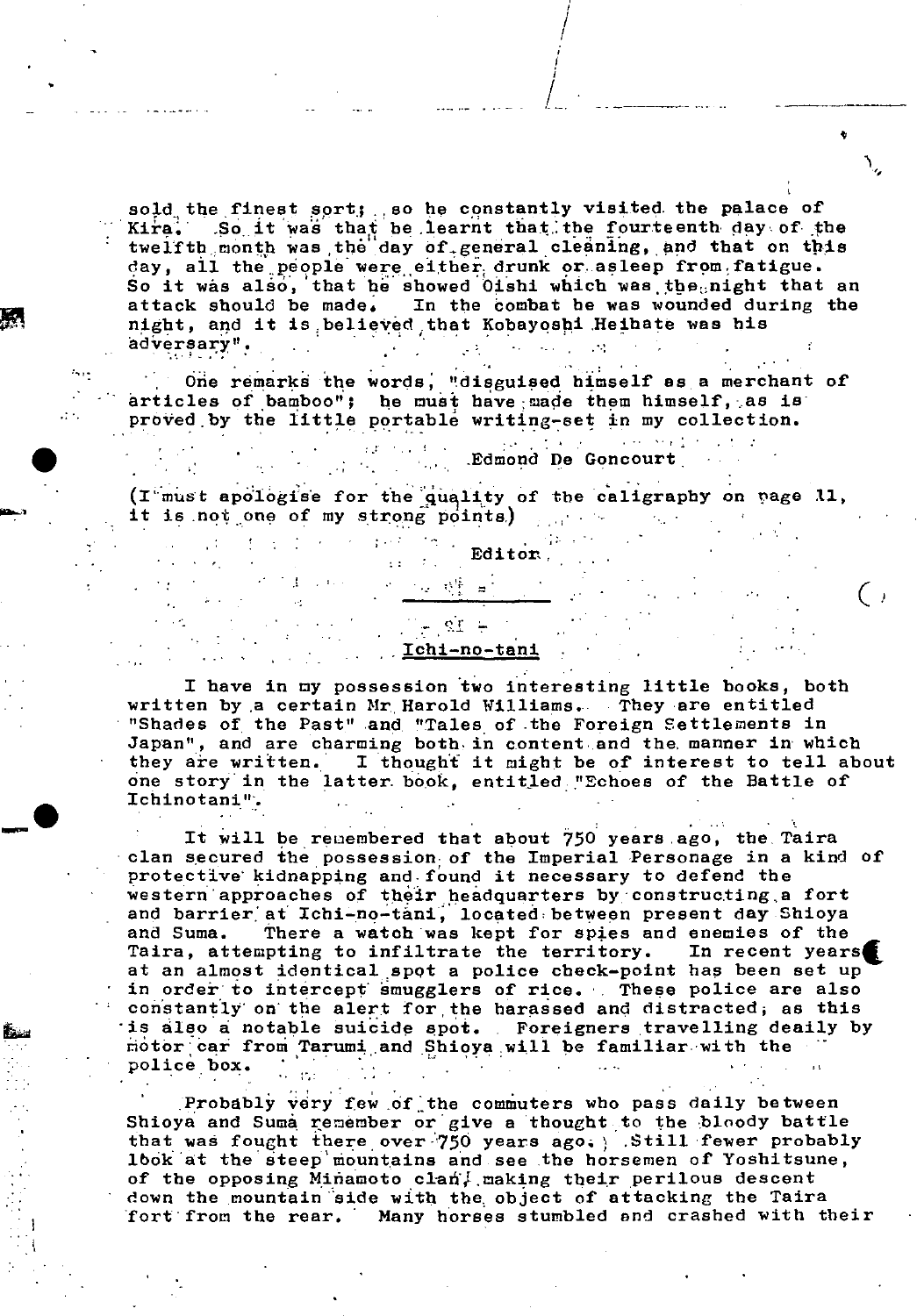riders, but sufficient survived to stage a desperate assault on the stronghold. After a bloody battle, in which Taira Atsumori, literally lost his head, the Taira men were 'defeated and as many as possible: tried to make their escape in boats from the beach, the same beach to which tens of thousands of Kobe residents flock every summer...  $\mathcal{L}^{\text{max}}_{\text{max}}$  and  $\mathcal{L}^{\text{max}}_{\text{max}}$  $\sigma_{\rm H} \simeq 0.1$ '

a ar

 $\mathcal{L}_{\mathrm{eff}}$  , where

 $\epsilon$  -  $^{-1}$ 

 $\mathcal{L} = \mathbf{r}^T \times \mathbf{r}^T$ 

ा अध्यतस्थलाम् एकते हिन्दा प्रश

 $\mathcal{L}(\mathcal{L}^{(1)})$  . Then

*'I* 

 $\sim$  Yoshimitsu, one of Yoshitsune's men who had come down the mountain side, was greviously wounded during the battle and blood was streaming from his head. He saw the red banners of the Taira hauled down from the walls of the stronghold and heard the shouts of victory. Then his horse, tortured with the pain of many wounds, . bolted'westward.along the, coastroad and finally collapsed at a point near what is today the railway crossing west of Shioya Station.

With difficulty, Yoshimitsu made his way up the nearby valley in search of water. His face.wàs smeared with dry blood and with the sweat and grime of battle. He came to a small spring but fainted before he was able to drink. ''It was dark when he recovered consciousness and, racked with the torment of pain and fever, he plunged his face into the spring water, reopening his wound in his forehead. The blood came streaming into his eyes, and in his delirium, looking towards the light of the moon, he saw fluttering about him. what he imagined to be the red banners of Taira's men.. Drawing his sword he struck two mighty.blows which<br>severed the tops off two sturdy firs nearby. Then he fell dead severed the tops off two sturdy firs nearby. beside the spring.

The body of Yoshimitsu was found and removed the next day, and no one seems to know whether any tombstone was erected in his memory, but still today the spring continues to sparkle..

Over thirty years ago, when the late Mr E.W. James decided to change those barren hills into a place of beauty, he cut away the mountain tops and filled in the valleys, but preserved the spring. He sensed the atmosphere that seems to linger about places where unusual' events have' occurred, seemingly the effect of mysterious forces that will not permit the past to die. "Ithout knowing the story of Yoshimitsu, Mr James placed by the spring two stone lanterns and an image of Fudo, the Budhist deity who in his divine wrath, it is said, can foil and capture the powers of evil.

 $\mathcal{L}_{\text{max}}$  , where  $\mathcal{L}_{\text{max}}$ 

By a curious coincidence the tops of these lanterns are, in<br>the not unlike the Samurai helmets of 750 years ago. Within a shape, not unlike the Samurai helmets of 750 years ago. year the tops of the lanterns had become broken off, and although replaced, were again broken by the time another year' had'passed. The story of Yoshimitsu, I am told, is known only to a very few, and it is only they, who say it was he who severed the tops 'of those lanterns with his sword - just as he had cut down the two fir trees over seven centuries before.

14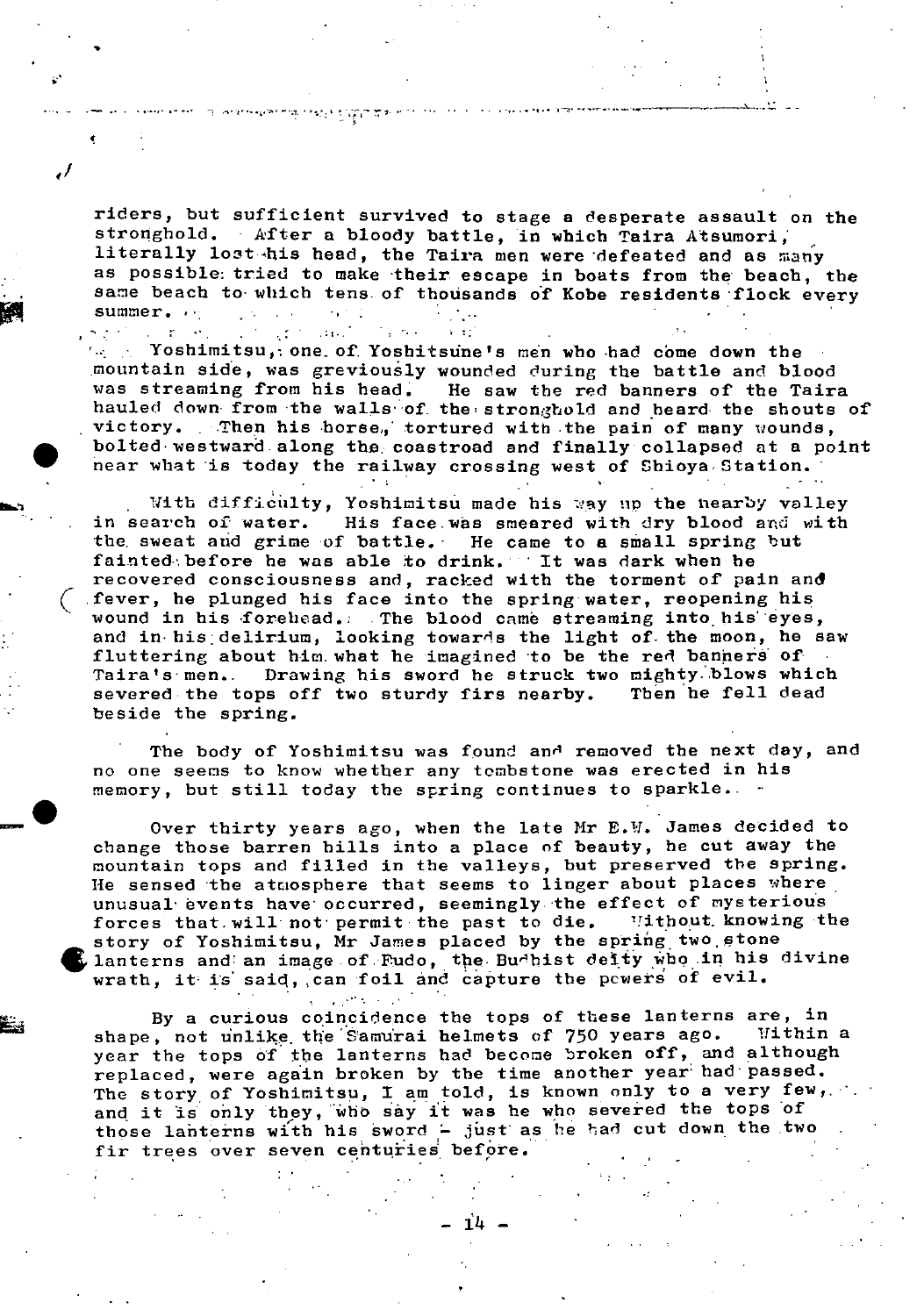completed and the control through the first It is a fact that right now the sword marks can be seen plainly where the heads of the lanterns were severed from the  $\alpha$ , columns, they now generally rest loosely on the columns, except on those occasions they are found lying on the ground. It is however, equally evident that any sword which cut that stone must have been made of far tougher steel than any forged nowadays. and must have been wielded by a force greater than that possessed  $\mathcal{A}$  and  $\mathcal{A}$  $\label{eq:2} \mathcal{L}^{\text{max}}_{\text{max}} = \mathcal{L}^{\text{max}}_{\text{max}}$ e gengan se 医无心室 医子宫 by mortal manigers and safe  $\epsilon_{\rm c}$  and s a con- $\mathcal{L}^{\mathcal{L}}$  , where  $\mathcal{L}^{\mathcal{L}}$  and  $\mathcal{L}^{\mathcal{L}}$ 

Sceptics assure me that a carelessly driven motor car must have been responsible for breaking off the lantern heads, and others lay the blame on mischevious boys. I do not know who is responsible and I have given the story, as I heard it from a rather credulous old person.

which Is it possible that Yoshimitsu is still crazed with the torment of his wounds, that the blood from his forehead still flows into his eyes, and that he still wields his sword each anniversary night as he did over 750 years ago?  $\sim 100$ 

 $\sim 10$ 

 $\mathcal{O}(\mathcal{O}_\mathcal{O})$ 

 $\mathcal{A}=\{x\in\mathcal{B}\}$  .

Editor's Note: This is fairly typical of the kind of story in these two books. Events from the past linked quaintly with locations of the present and all given a stir from Mr Williams imagination. Both books are published by Charles E. Tuttle Company, and available either from your local Japanese bookshop or from:-

"Charles E. Tuttle Company, Inc. Suido 1-chome  $2-6$  Bunkyo-ku Tokyo Japan

 $\sim 10^{-1}$ 

 $\sim 100$ 

**Tara** 

#### LETTER

 $\mathbf{v}^{(1)}$  .

Your Secretary has received this letter from our member Gene Mathers. Tt was not intended for publication buttit is so full of information that we felt it would interest the Society:

> 63 Little Moorside Aston on Trent Derbyshire

 $22$  December 1976

#### Dear Malcolm:

I would agree with you about the Thanks for your letter. production of a steel (say  $0.6 - 0.9\%$  Carbon) from cast iron - the Chinese were practising such folding and forging techniques as early as 200 - 300 AD, with oxidation being used to control the This was known as the "100 refinings" and folding carbon content. and forging of the cast iron resulted in a loss of weight which the The steel so produced was said to be "clear and Chinese measured.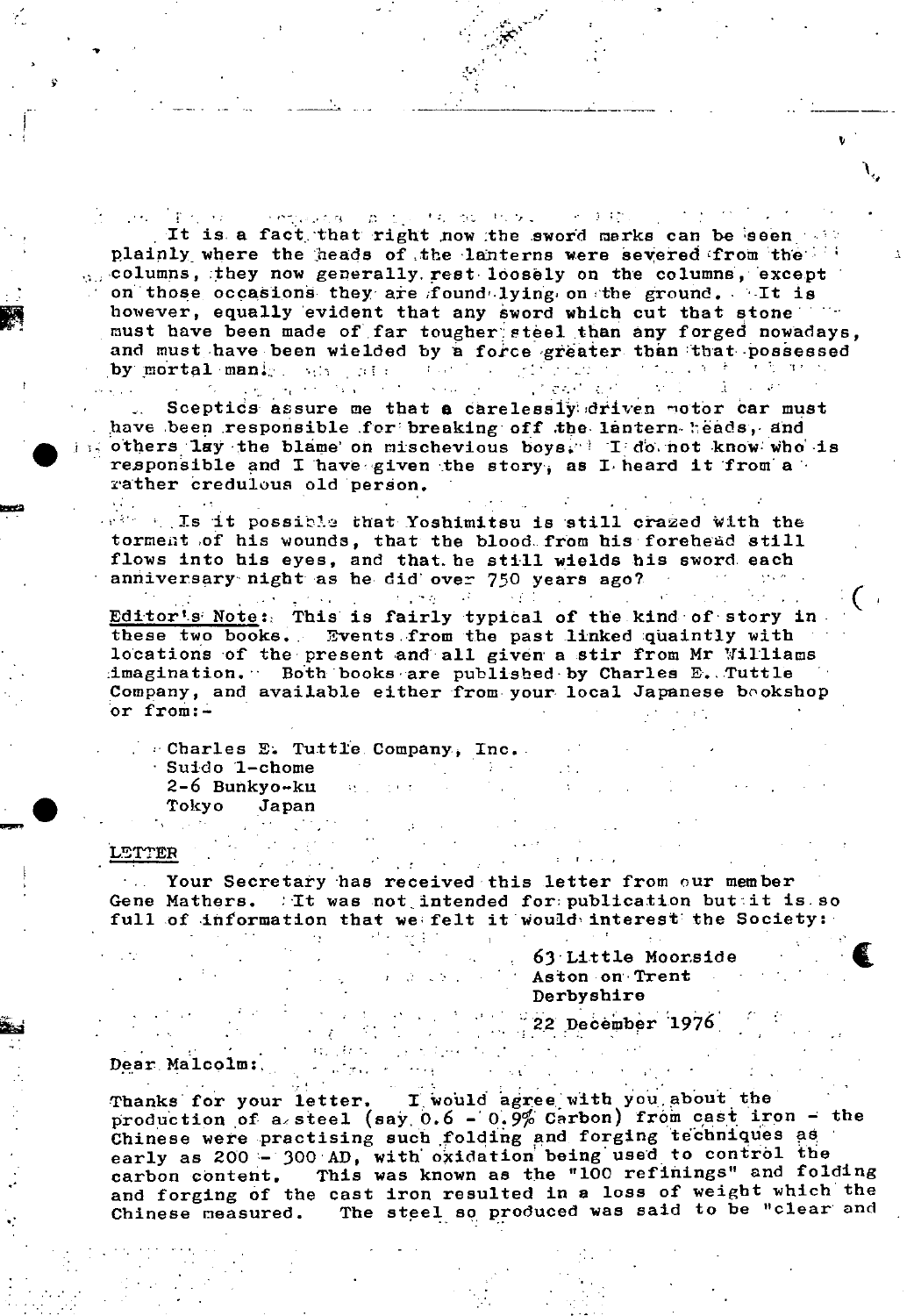bright and intensely blue-black". They also used techniques of packing cast iron  $(2-3.5\%)$  with wrought iron  $(0.05\%)$  in sealed containers and heating these to around 950-1000. C for some 48 hours called "overnight steel"  $-.$ su thieh tao... This process is somewhat analagous to the blister process applied to wrought iron. I am fairly certain, that such techniques were familiar to  $\frac{1}{2}$ . Japanese swordsmiths and may have been practised by them, although Masahide.(Sword and Same) appears to frown on the use of cast iron to produce sword steels. I am however, convinced that cast iron to produce sword steels. many of the koto swords were produced from folded and f-rged cast iron, unlike shinto swords which, according to Masa bide, were all made from steel selected from a bloom produced during a direct reduction process, the cast iron being discarded.

Σ,

 $\left($ 

 $\sim$ 

**id**  $\frac{1}{2}$ 

In this context, it is worth noting that Masahide  $(p.71)$  mentions that "pieces of iron, as big as the back of an ox" were found at Hinogori. Joly believes that these were left because they were too large to handle and also that cast iron was not produced. T find it difficult to believe that an iron worker would work "continuously for 1500 days" only to discard the final product, the Iron bloom.ieft in the furnace. This leads me to suppose • that the bloom "as big as, the back of an cx" was a by-product and the iron founder was in fact after cast iron. It is also worth noting that water power was used to power bellows (Sword  $\triangle$  Same, p.80) "since remote antiquity". This implies that the furnace temperature could have been high enough to.produce cast iron, since in the Vest, it was only when water power was used that cast iron was produced  $(14th$  century).

On the subject of forging to reduce the carbon content to that required in the steel iron oxide can be used. Powdered iron oxide was sometimes added to molten cast-iron and stirred in the carbon was oxidised out, the melting temperature increased and the melt became pasty, at which point an iron rod could be placed in the melt and the steel would "adhere" to this. This technique was used both in the Far East and the "est. However, iron oxide introduced as scale during the forging process would be, in my opinion, undesirable, although it would reduce the carbon content to a certain degree... Unfortunately, the carbon  $+$  iron oxide  $$ iron  $+$  carbon monoxide/dioxide reaction, is a diffusion controlled process and is therefore somewhat slow. Total conversion of the iron oxide to iron is unlikely, to occur to any great extent at the sort of times and temperatures involved during forging, so that streaks: of scale would be left in the steel, with a consequent loss of strength. Furthermore, since the process the production of gases., blistering of the surface is almost certain to occur - as, indeed, happens with blister steel. The main decarburisation process occurs by a loss of carbon from the<br>surface of the steel during heating to forging temperature. If surface of the steel during heating to forging temperature. the steel is folded and forged out, fresh material will be brought

— 16 -